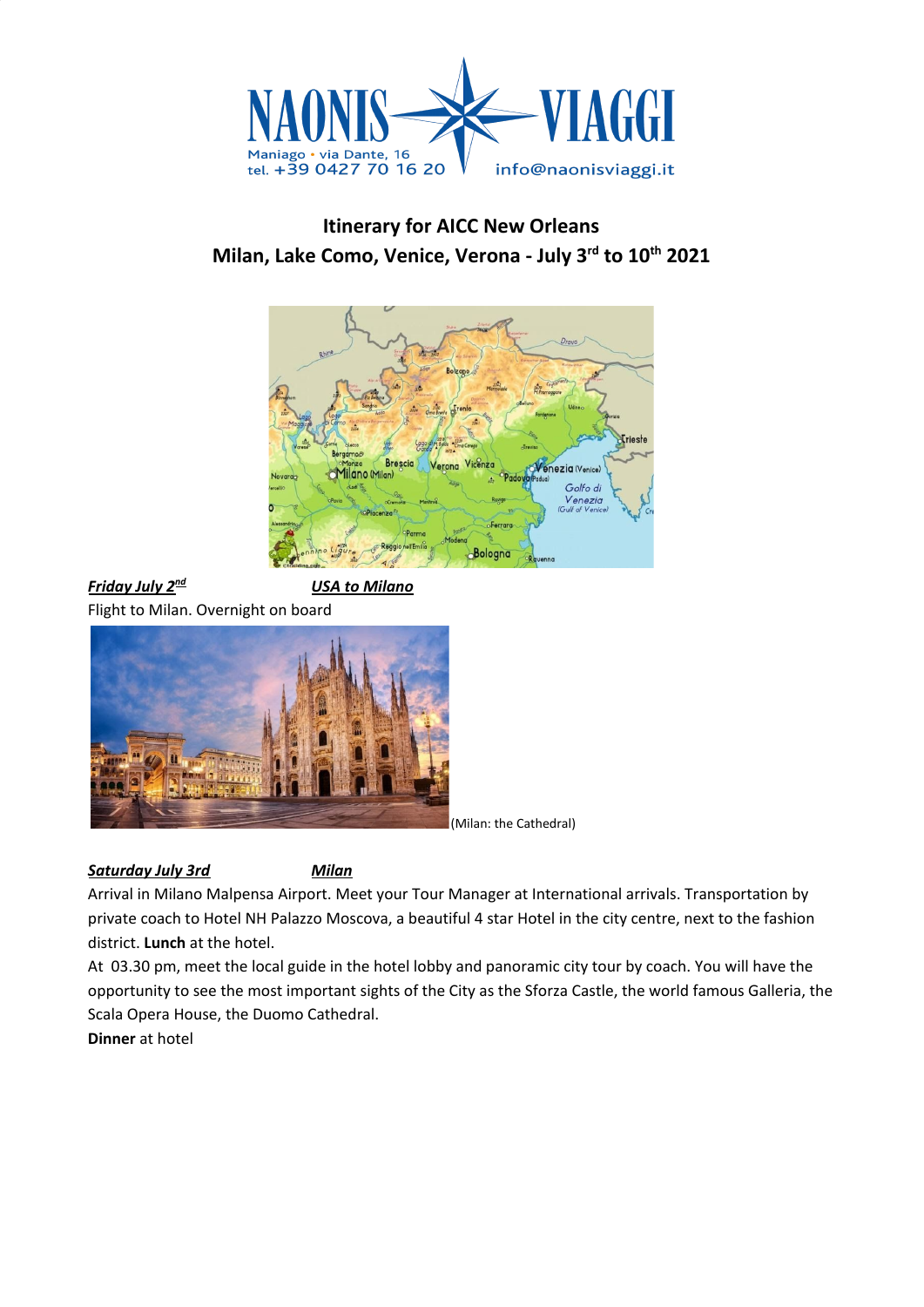

## *Sunday July 4th Lake Como*

Breakfast at hotel

Full day excursion to Lake Como by coach. Discover Lake Como in Italy's beautiful Lake District, just a short distance from Milan. Nestled between the huge snowcapped Alps that rise up from its shores, is fashionable lakeside town Como. After spending time shopping, you will take a two-hour panoramic cruise on Lake Como to the enchanting village of Bellagio. Lake Como is the third largest lake in Europe and it is surrounded by stunning alpine scenery and beautiful villages famed for their high quality silk production. **Lunch** at Lake Como. Return to Milan. **Dinner** at Hotel.



*Monday July 5 th Milan* Breakfast at hotel Day at leisure for shopping in the fashion capital of the world or to visit a museum or to relax Lunch at leisure **Dinner** in a restaurant near-by the hotel

#### *Tuesday July 6 th Milan - Venice*

Breakfast.

Departure by private coach towards Venice (2.5 hrs drive) Lunch at leisure

Accommodation in the historical Papadopoli Hotel, right in the city center

After checking in at the hotel, city tour (on foot) of Venice that will include the Rialto Bridge with its picturesque farmers Market, the Basilica of St. Marks and its Piazza, the Bridge of Sighs and much more. Venice really needs no introduction. The watery city, home to gondoliers singing in front of the Bridge of Sighs, has been a fabled holiday destination for centuries. Whether it's beautifully sunny or covered in a white vale of fog, the city is magical, charming and romantic.

Return to the Hotel and **dinner**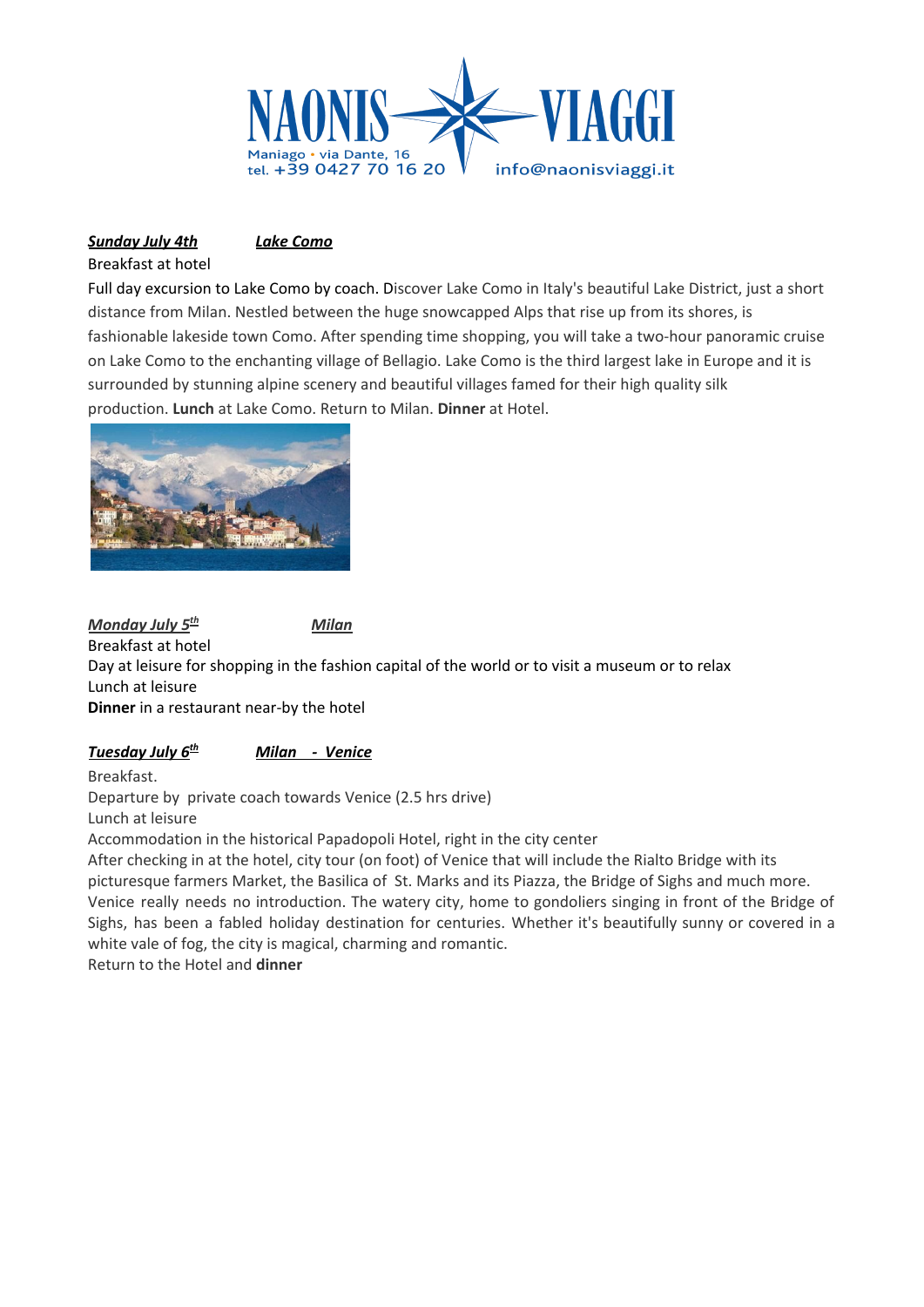

*Thursday July 7*

Breakfast at Hotel

Excursion to Murano, Burano and Torcello, the three islands also called the three jewels of the lagoon for their beauty:

Murano very well known for its glass factories (we'll visit one still working since many centuries); Burano famous worldwide for the bright painted houses of the fishermen and for the laces production; Torcello the quietest one with its beautiful gardens

Lunch at leisure

Rest of the day at leisure

**Dinner** will be served in a typical restaurant

*Friday July 8* Breakfast at Hotel

#### *th Venice*

*th Venice*

Today you'll enjoy a beautiful day at leisure, to visit Venice at your own pace. Lunch at leisure. **Dinner** in a very good restaurant

#### *Saturday July 9*

*th Venice - Verona*

### Breakfast at Hotel

Transportation to Verona by private coach (90 minutes drive)

Upon arrival guided city tour; Verona is the city of the lovers since the time of Shakespeare's Juliet and Romeo (a stop will be made at the famous Juliet's balcony).

#### **Lunch** in restaurant

In the late afternoon the Arena will open its doors giving you an incredible sight of the beauty of this Roman Arena that survived for centuries and it is still an active theatre for Opera and Concerts. The show tonight will be the Aida by Giuseppe Verdi; this is probably the best show to see in Verona as the background of the Arena is perfect for the magical atmosphere of the story of Aida, that goes back to the Old Egypt of the Pharaohs. Reserved Seats in the 1<sup>st</sup> sector Verdi. The show will start at 09.00pm and will last 3hrs and 30 minutes.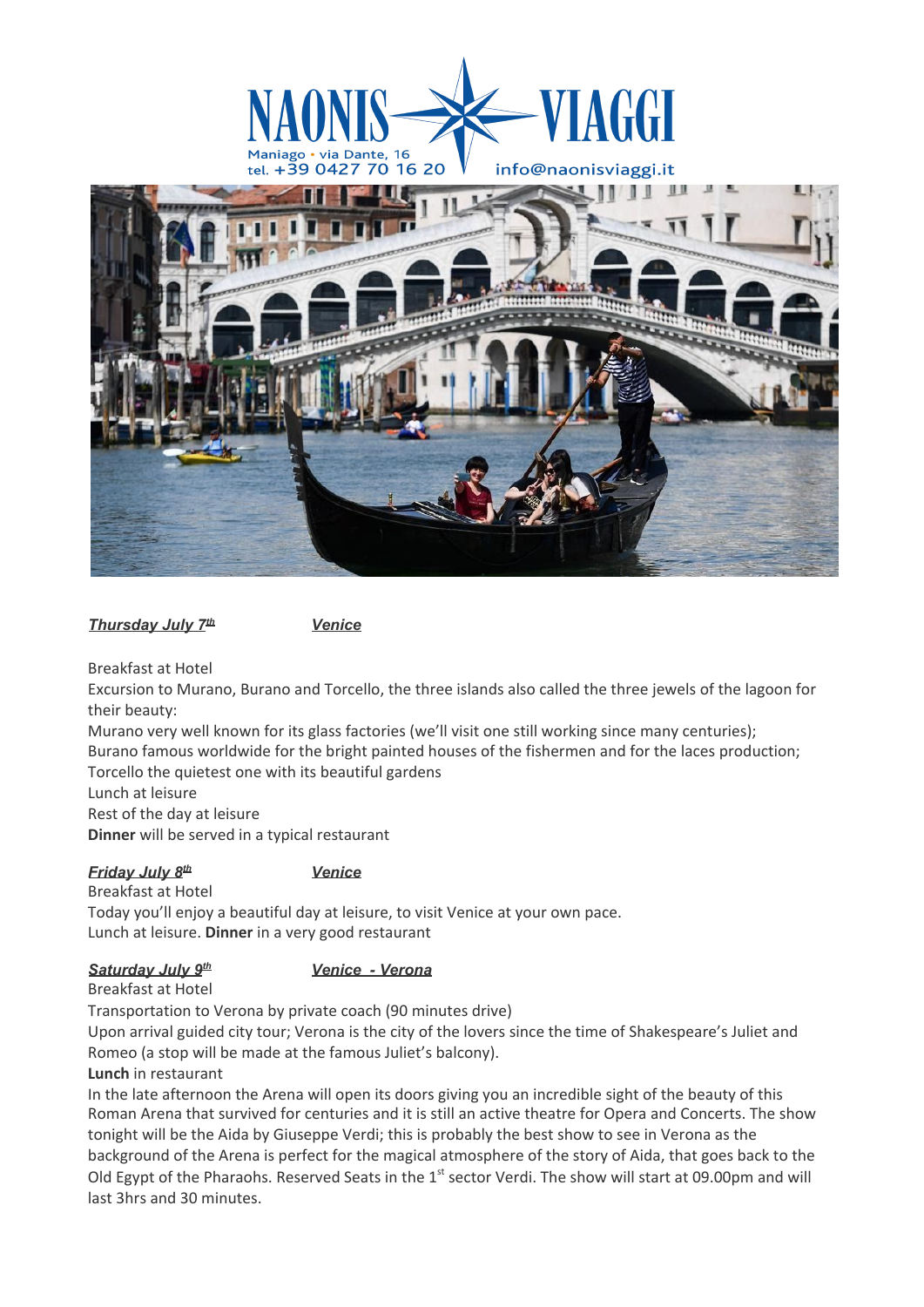



At the end of the show transportation by private coach to the Hotel in the city of Brescia (60 minutes drive)

#### *Sunday July 10*

#### *th Milan*

Breakfast at hotel.

Transportation by private coach to Milan Malpensa International Airport to catch your flight back to the US Grazie e Arrivederci!



**Price per Person sharing double room \$3000 - (Early Bird Rate \$2900) (minimum 20 People)**

**single occupancy \$3600 - (Early Bird Rate \$3500)**

Inclusions:

- 7 nights hotel accommodation at the Hotels mentioned in the itinerary (4 star)
- **City taxes**
- Meals as specified in the itinerary
- Wine and water at lunch and dinner
- Tour by deluxe motorcoach
- English speaking Tour Manager thruout the itinerary
- English speaking guide for tours in Milan, Venice and Verona for the tours mentioned in the itinerary
- Boat ride at Lake Como
- boat ride Venice-Murano-Burano-Torcello-Venice